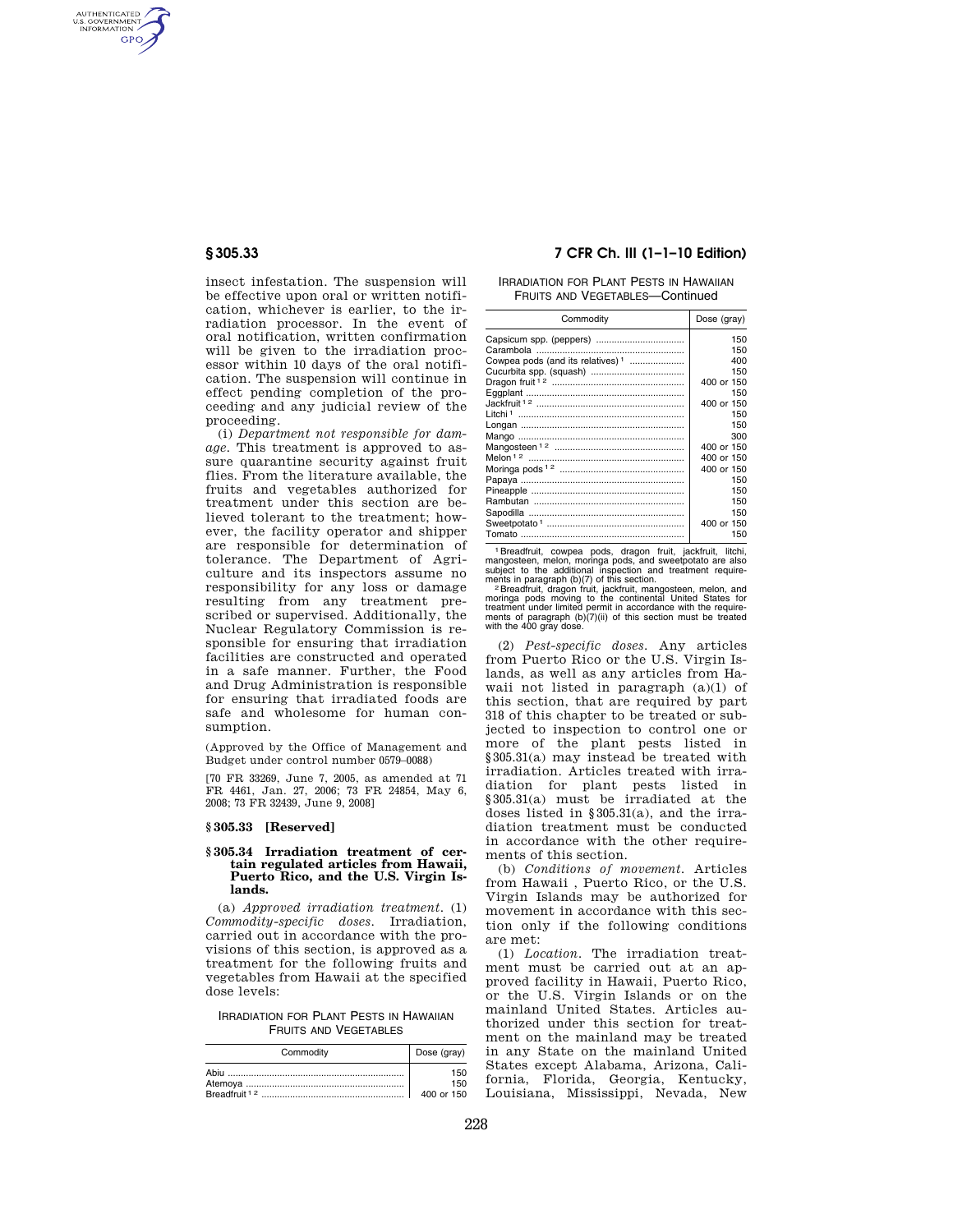# **Animal and Plant Health Inspection Service, USDA § 305.34**

Mexico, North Carolina, South Carolina, Tennessee, Texas, or Virginia. Prior to treatment, the articles may not move into or through Alabama, Arizona, California, Florida, Georgia, Kentucky, Louisiana, Mississippi, Nevada, New Mexico, North Carolina, South Carolina, Tennessee, Texas, or Virginia, except that movement is allowed through Dallas/Fort Worth, Texas, as an authorized stop for air cargo, or as a transloading location for shipments that arrive by air but that are subsequently transloaded into trucks for overland movement from Dallas/Fort Worth into an authorized State by the shortest route.

(2) *Approved facility.* The irradiation treatment facility and treatment protocol must be approved by the Animal and Plant Health Inspection Service. In order to be approved, a facility must:

(i) Be capable of administering the minimum absorbed ionizing radiation doses specified in paragraph (a) of this section to the articles:<sup>10</sup>

(ii) Be constructed so as to provide physically separate locations for treated and untreated articles, except articles traveling by conveyor directly into the irradiation chamber may pass through an area that would otherwise be separated. The locations must be separated by a permanent physical barrier such as a wall or chain link fence six or more feet high to prevent transfer of cartons. Untreated articles shipped to the mainland United States from Hawaii, Puerto Rico, or the U.S. Virgin Islands in accordance with this section may not be packaged for shipment in a carton with treated articles;

(iii) Complete a compliance agreement with the Animal and Plant Health Inspection Service as provided in §318.13–3(d) of this chapter; and

(iv) Be certified by Plant Protection and Quarantine for initial use and annually for subsequent use. Recertification is required in the event that an increase or decrease in radioisotope or a major modification to equipment that affects the delivered dose. Recertification may be required in cases where a significant variance in dose delivery is indicated.

(3) *Treatment monitoring.* Treatment must be carried out under the monitoring of an inspector. This monitoring must include inspection of treatment records and unannounced inspectional visits to the facility by an inspector. Facilities that carry out continual irradiation operations must notify an inspector at least 24 hours before the date of operations. Facilities that carry out periodic irradiation operations must notify an inspector of scheduled operations at least 24 hours before scheduled operations. 11

(4) *Packaging.* (i) Articles that are treated in Hawaii, Puerto Rico, or the U.S. Virgin Islands must be packaged in the following manner:

(A) The cartons must have no openings that will allow the entry of fruit flies and must be sealed with seals that will visually indicate if the cartons have been opened. They may be constructed of any material that prevents the entry of fruit flies and prevents oviposition by fruit flies into the fruit in the carton. 12

(B) The pallet-load of cartons must be wrapped before it leaves the irradiation facility in one of the following ways:

(*1*) With polyethylene sheet wrap;

(*2*) With net wrapping; or

(*3*) With strapping so that each carton on an outside row of the pallet load is constrained by a metal or plastic strap.

(C) Packaging must be labeled with treatment lot numbers, packing and treatment facility identification and location, and dates of packing and treatment.

(ii) Cartons of untreated articles that are moving to the mainland United States for treatment must be shipped in shipping containers sealed prior to interstate movement with seals that will visually indicate if the shipping containers have been opened.

(iii) Litchi and longan from Hawaii may not be moved interstate into Florida. All cartons in which litchi or longan are packed must be stamped ''Not for importation into or distribution in FL.''

<sup>10</sup> See footnote 2 of this subpart.

 $^{11}$  See footnote 6 of this subpart.<br> $^{12}$  See footnote 3 of this subpart.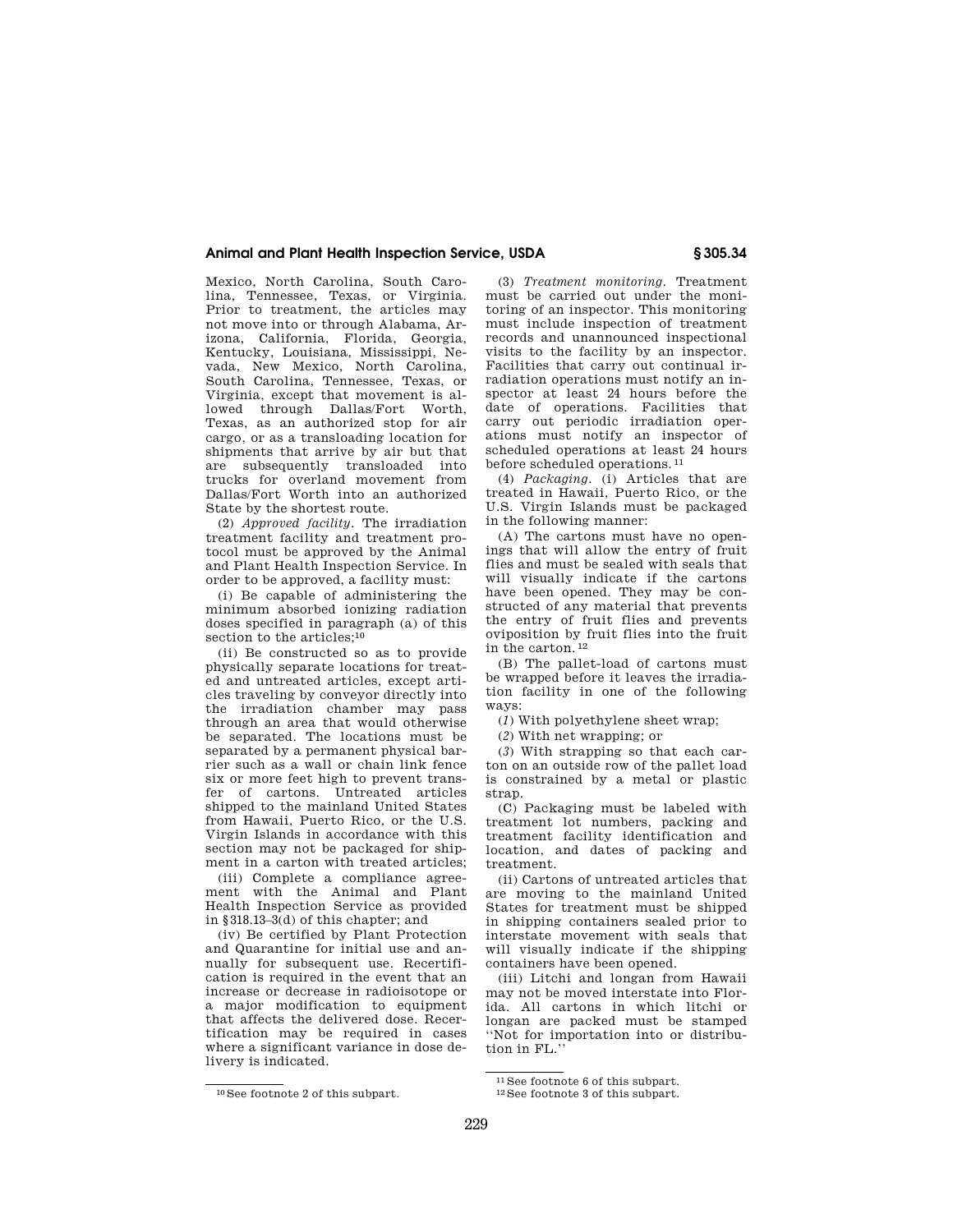**§ 305.34 7 CFR Ch. III (1–1–10 Edition)** 

(5) *Dosage.* The articles must receive the minimum absorbed ionizing radiation dose specified in paragraph (a) of this section  $13$ 

(6) *Dosimetry systems.* (i) Dosimetry must demonstrate that the absorbed dose, including areas of minimum and maximum dose, is mapped, controlled, and recorded.

(ii) Absorbed dose must be measured using a dosimeter that can accurately measure the absorbed doses specified in paragraph (a) of this section.

(iii) When designing the facility's dosimetry system and procedures for its operation, the facility operator must address guidance and principles from American Society for Testing and Materials (ASTM) standards 14 or an equivalent standard recognized by the Administrator.

(7)(i) *Certification on basis of treatment*. A certificate shall be issued by an inspector for the movement of articles from Hawaii that have been treated and handled in accordance with this section.

(A) To be certified for interstate movement under this section, litchi from Hawaii must be inspected in Hawaii and found free of the litchi fruit moth (*Cryptophlebia spp.*) and other plant pests by an inspector before undergoing irradiation treatment in Hawaii for fruit flies.

(B) To be certified for interstate<br>movement under this section under this section. sweetpotato from Hawaii must be inspected in Hawaii and found free of the gray pineapple mealybug (*Dysmicoccus neobrevipes*) and the Kona coffee-root knot nematode (*Meloidogyne konaensis*) by an inspector before undergoing irradiation treatment in Hawaii. In addition, sweetpotato from Hawaii to be treated with irradiation at a dose of 150 Gy must be sampled, cut, and inspected in Hawaii and found to be free of the<br>ginger weevil (Elutrotreinus ginger weevil (*Elytrotreinus subtruncatus*) by an inspector before undergoing irradiation treatment in Hawaii. Sampling, cutting, and inspection must be performed under conditions that will prevent any pests that may emerge from the sampled sweetpotatoes from infesting any other

sweetpotatoes intended for interstate movement in accordance with this section.

(C) To be certified for interstate movement under this section, breadfruit and jackfruit from Hawaii must be inspected in Hawaii and found free of spiraling whitefly (*Aleurodicus dispersus*), inornate scale (*Aonidiella inornata*), red wax scale (*Ceroplastes rubens*), green scale (*Coccus viridis*), gray pineapple mealybug (*Dysmicoccus neobrevipes*), pink hibiscus mealybug (*Maconellicoccus hirsutus*), spherical mealybug (*Nipaecoccus viridis*), citrus mealybug (*Pseudococcus cryptus*), melon thrips (*Thrips palmi*) and signs of thrip damage before undergoing irradiation treatment in Hawaii at the 150 gray dose. Fruit receiving the 150 gray dose also must either receive a post-harvest dip in accordance with treatment schedule T102–c as provided in §305.42(b) or originate from an orchard or growing area that was previously treated with a broad-spectrum insecticide during the growing season and a pre-harvest inspection of the orchard or growing area found the fruit free of any surface pests as prescribed in a compliance agreement. Post-treatment inspection in Hawaii is not required if the fruit undergoes irradiation treatment at the 400 gray dose. Regardless of irradiation dose, the fruit must be free of stems and leaves and must originate from an orchard that was previously treated with a fungicide appropriate for the fungus *Phytophthora tropicalis* during the growing season and the fruit must be inspected prior to harvest and found free of the fungus or, after irradiation treatment, must receive a post-harvest fungicidal dip appropriate for *Phytophthora tropicalis*.

(D) To be certified for interstate movement under this section, fresh pods of cowpea and its relatives from Hawaii must be inspected in Hawaii and found free of the cassava red mite (*Oligonychus biharensis*) and adults and pupae of the order Lepidoptera before undergoing irradiation treatment. The pods must be free of stems and leaves.

(E) To be certified for interstate movement under this section, dragon fruit from Hawaii presented for inspection must have the sepals removed and must be inspected in Hawaii and found

 $^{13}\mathrm{See}$  footnote 2 of this subpart.  $^{14}\mathrm{See}$  footnote 4 of this subpart.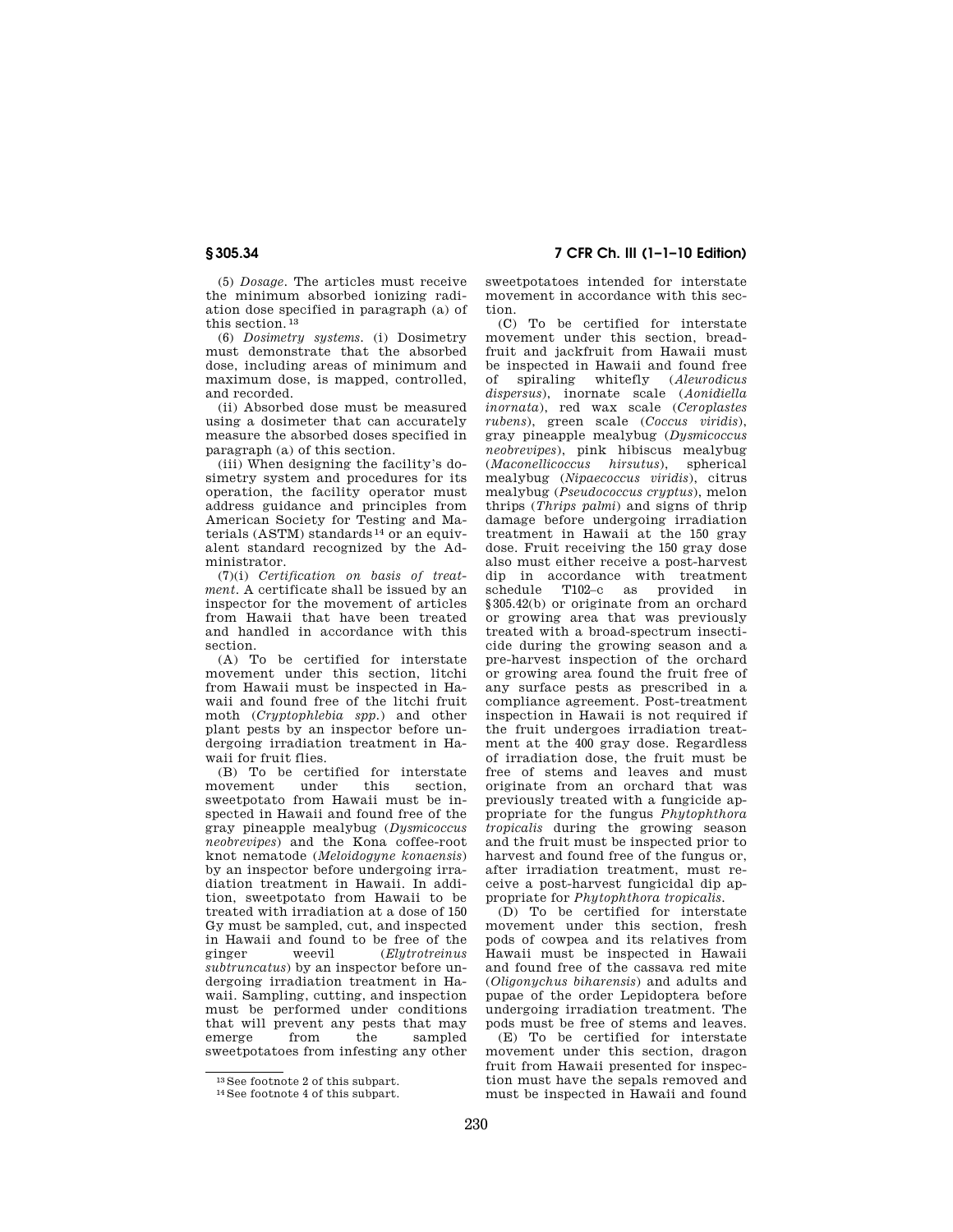# **Animal and Plant Health Inspection Service, USDA § 305.34**

free of gray pineapple mealybug (*Dysmicoccus neobrevipes*), pink hibiscus mealybug (*Maconellicoccus hirsutus*), and citrus mealybug (*Pseudococcus cryptus*) before undergoing irradiation treatment in Hawaii at the 150 gray dose. Fruit receiving the 150 gray dose also must either receive a post-harvest dip in accordance with treatment schedule T102–c as provided in §305.42(b) or originate from an orchard or growing area that was previously treated with a broad-spectrum insecticide during the growing season and a pre-harvest inspection of the orchard or growing area found the fruit free of any surface pests as prescribed in a compliance agreement. Post-treatment inspection in Hawaii is not required if the fruit undergoes irradiation treatment at the 400 gray dose. Regardless of irradiation dose, the fruit must be free of stems and leaves.

(F) To be certified for interstate movement mangosteen from Hawaii must have the sepals removed and must be inspected in Hawaii and found free of gray pineapple mealybug (*Dysmicoccus neobrevipes*), pink hibiscus mealybug (*Maconellicoccus hirsutus*), citrus mealybug (*Pseudococcus cryptus*), and *Thrips florum* before undergoing irradiation treatment in Hawaii at the 150 gray dose. Fruit receiving the 150 gray dose also must either receive a postharvest dip in accordance with treatment schedule T102–c as provided in §305.42(b) or originate from an orchard or growing area that was previously treated with a broad-spectrum insecticide during the growing season and a pre-harvest inspection of the orchard or growing area found the fruit free of any surface pests as prescribed in a compliance agreement. Post-treatment inspection in Hawaii is not required if the fruit undergoes irradiation treatment at the 400 gray dose. Regardless of irradiation dose, the fruit must be free of stems and leaves.

(G) To be certified for interstate movement under this section, melon from Hawaii must be inspected in Hawaii and found free of spiraling whitefly (*Aleurodicus dispersus*) before undergoing irradiation treatment in Hawaii at the 150 gray dose. Fruit receiving the 150 gray dose also must either receive a post-harvest dip in accordance with treatment schedule T102–c as provided in §305.42(b) or originate from an orchard or growing area that was previously treated with a broad-spectrum insecticide during the growing season and a pre-harvest inspection of the orchard or growing area found the fruit free of any surface pests as prescribed in a compliance agreement. Post-treatment inspection in Hawaii is not required if the fruit undergoes irradiation treatment at the 400 gray dose. Regardless of irradiation dose, melons must be washed to remove dirt and must be free of stems and leaves.

(H) To be certified for interstate movement under this section, moringa pods from Hawaii must be inspected in Hawaii and found free of spiraling<br>whitefly (Aleurodicus dispersus). whitefly (*Aleurodicus dispersus*), inornate scale (*Aonidiella inornata*), green scale (*Coccus viridis*), and citrus mealybug (*Pseudococcus cryptus*) before undergoing irradiation treatment in Hawaii at the 150 gray dose. Fruit receiving the 150 gray dose also must either receive a post-harvest dip in accordance with treatment schedule T102–c as provided in §305.42(b) or originate from an orchard or growing area that was previously treated with a broad-spectrum insecticide during the growing season and a pre-harvest inspection of the orchard or growing area found the fruit free of any surface pests as prescribed in a compliance agreement. Post-treatment inspection in Hawaii is not required if the fruit undergoes irradiation treatment at the 400 gray dose.

(ii) *Limited permit*. A limited permit shall be issued by an inspector for the interstate movement of untreated articles from Hawaii into the continental United States for treatment in accordance with this section.

(A) To be eligible for a limited permit under this section, untreated litchi from Hawaii must be inspected in Hawaii and found free of the litchi fruit moth (*Cryptophlebia* spp.) and other plant pests by an inspector.

(B) To be eligible for a limited permit section, untreated sweetpotato from Hawaii must be inspected in Hawaii and found free of the gray pineapple mealybug (*Dysmicoccus*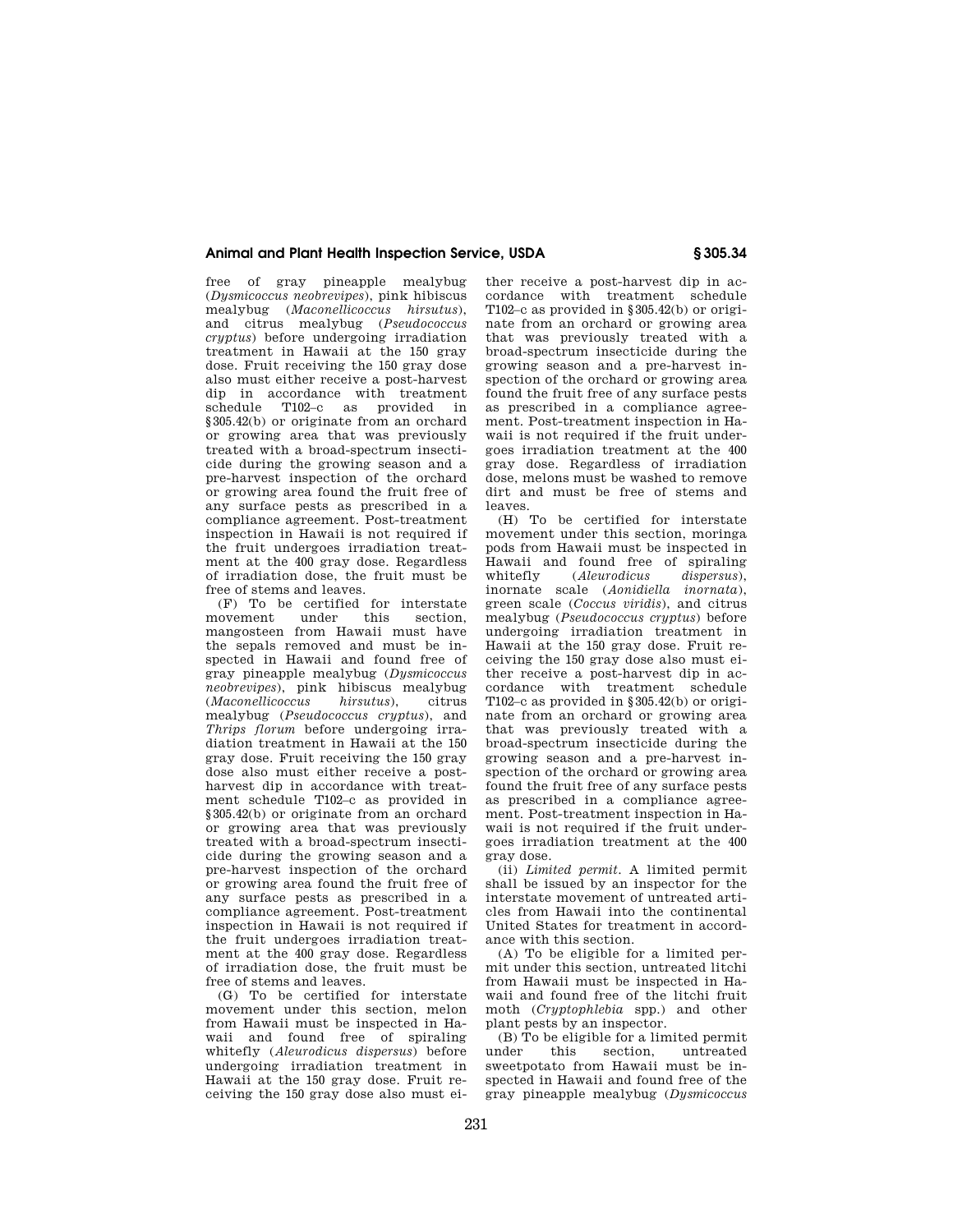*neobrevipes*) and the Kona coffee-root knot nematode (*Meloidogyne konaensis*) by an inspector. In addition, sweetpotato from Hawaii to be treated with irradiation at a dose of 150 Gy must be sampled, cut, and inspected in Hawaii and found free of the ginger weevil (*Elytrotreinus subtruncatus*) by an inspector. Sampling, cutting, and inspection must be performed under conditions that will prevent any pests that may emerge from the sampled sweetpotatoes from infesting any other sweetpotatoes intended for interstate movement in accordance with this section.

(C) To be eligible for a limited permit under this section, breadfruit and jackfruit from Hawaii must be free of stems and leaves and must originate from an orchard that was previously treated with a fungicide appropriate for the fungus *Phytophthora tropicalis*  during the growing season and the fruit must be inspected prior to harvest and found free of the fungus or, after irradiation treatment, must receive a postharvest fungicidal dip appropriate for *Phytophthora tropicalis*.

(D) To be eligible for a limited permit under this section, fresh pods of cowpea and its relatives from Hawaii must be free of stems and leaves and must be inspected in Hawaii and found free of the cassava red mite (*Oligonychus biharensis*) and adults and pupae of the order Lepidoptera.

(8) *Records.* Records or invoices for each treated lot must be made available for inspection by an inspector during normal business hours (8:00 a.m. to 4:30 p.m., Monday through Friday, except holidays). An irradiation processor must maintain records as specified in this section for a period of time that exceeds the shelf life of the irradiated food product by 1 year, and must make these records available for inspection by an inspector. These records must include the lot identification, scheduled process, evidence of compliance with the scheduled process, ionizing energy source, source calibration, dosimetry, dose distribution in the product, and the date of irradiation.

(c) *Request for approval and inspection of facility.* Persons requesting approval of an irradiation treatment facility and treatment protocol must submit the

**§ 305.34 7 CFR Ch. III (1–1–10 Edition)** 

request for approval in writing to the Animal and Plant Health Inspection Service, Plant Protection and Quarantine, Center for Plant Health Science and Technology, 1730 Varsity Drive, Suite 400, Raleigh, NC 27606. Before the Administrator determines whether an irradiation facility is eligible for approval, an inspector will make a personal inspection of the facility to determine whether it complies with the standards of paragraph (b)(2) of this section.

(d) *Denial and withdrawal of approval.*  (1) The Administrator will withdraw the approval of any irradiation treatment facility when the irradiation processor requests in writing the withdrawal of approval.

(2) The Administrator will deny or withdraw approval of an irradiation treatment facility when any provision of this section is not met. Before withdrawing or denying approval, the Administrator will inform the irradiation processor in writing of the reasons for the proposed action and provide the irradiation processor with an opportunity to respond. The Administrator will give the irradiation processor an opportunity for a hearing regarding any dispute of a material fact, in accordance with rules of practice that will be adopted for the proceeding. However, the Administrator will suspend approval pending final determination in the proceeding, if he or she determines that suspension is necessary to prevent the spread of any dangerous insect infestation. The suspension will be effective upon oral or written notification, whichever is earlier, to the irradiation processor. In the event of oral notification, written confirmation will be given to the irradiation processor within 10 days of the oral notification. The suspension will continue in effect pending completion of the proceeding and any judicial review of the proceeding.

(e) *Department not responsible for damage.* This treatment is approved to assure quarantine security against the Trifly complex and other plant pests. From the literature available, the articles authorized for treatment under this section are believed tolerant to the treatment; however, the facility operator and shipper are responsible